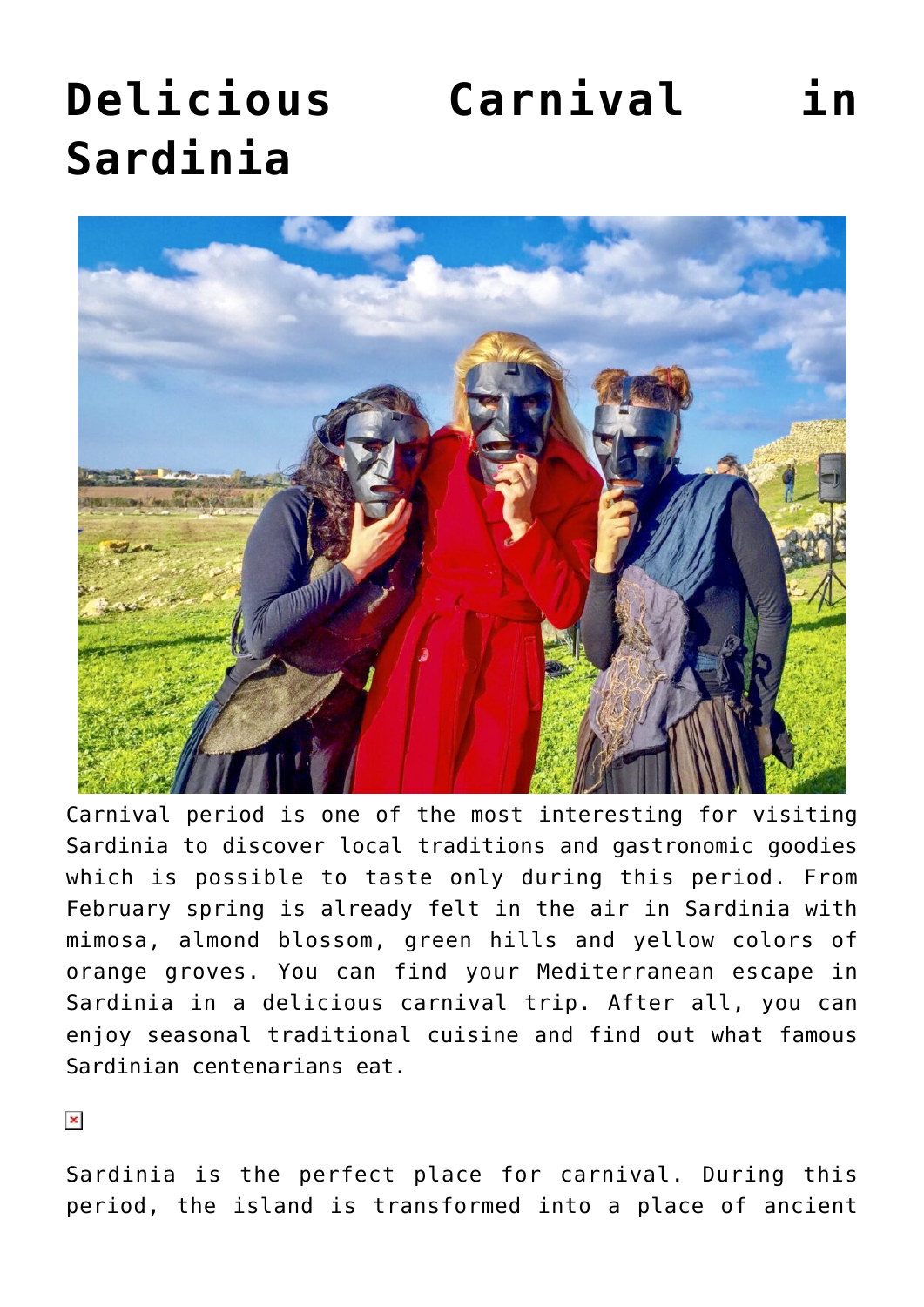celebrations, and the prevailing colors are white and black, symbols of the archaic and mysterious ceremony of the Sardinian carnival, which is celebrated in all regions, towns and villages, each with its own characteristics. The most famous sites of the Sardinian Carnival are the ancient parade of Mamuthones and Issohadores with symbolic dances in ancient masks in the village of Mamoiada in Barbagia; the beautiful, gorgeous parade of Sa Sartiglia with horse riders in masks with equestrian performances; Tempio Pausania, with King George, where the symbolic fetish of last year is burned. Wherever you go, you will celebrate a carnival with traditional dishes typical of this period – beans with bacon, zeppole donuts, wine.

Celebrations of the Sardinian Carnival traditionally begin on the day of Sant'Antonio Abate, January 17th. According to legend, the monk stole the fire of the devil in the underworld to give it to the people. The fire that broke out on the island on January 17 remembers the flame of the legend, and the Carnival officially opens with fires. The Sardinian carnival begins on January 17th, lasts all February and continues until Ash Wednesday.

# **What you will experience**

- Traditional Carnival celebrations in Sardinia
- Carnival Sa Sartiglia one of the most beautiful parades and horse tournament in Mediterranean
- Escorted tours and local experience with insiders
- Accommodations in the typical hotels and properties
- Excellent local food and wine traditions, typical seasonal cuisine
- Sardinian "cannonau" and "cagnulari" wine tastings polyphenol richest red wine in the world, family wineries
- Exclusive private dinners and tastings
- You will discover the first "Blue Zone" in the world, Sardinia is the number one among 5 "blue zones", places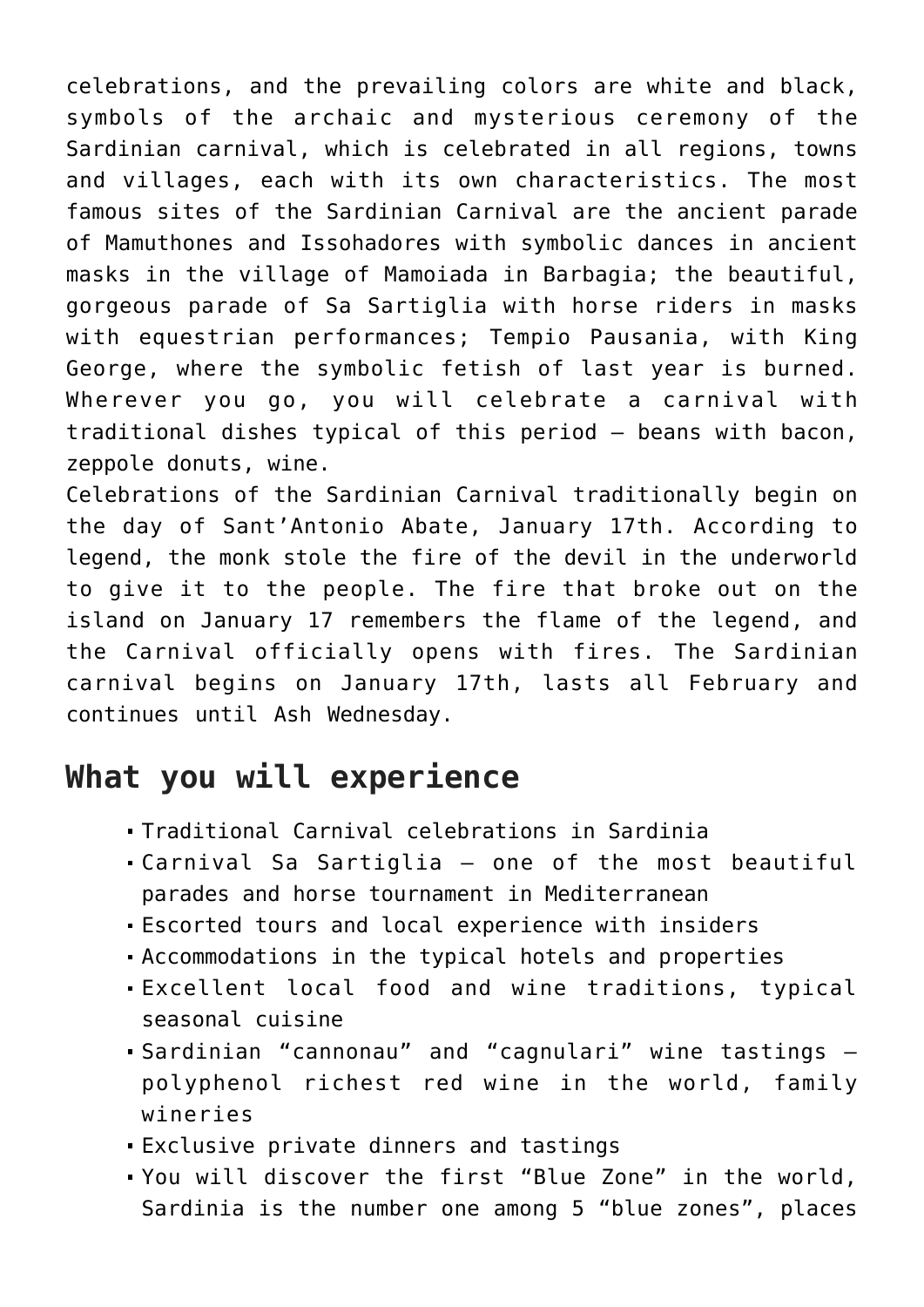where people live over 100 years, the secrets of longevity and youth

Local hospitality and friendly mood

 $\pmb{\times}$ 

# **Thorny artichoke – the king of winter cuisine in Sardinia**

 $\pmb{\times}$ 

# **SARDINIAN VILLAGE & TRADITIONAL CHEESE, BREADMAKING AND CUISINE**

**"In Sardigna" – "Life in Sardinia" tour, cheese-making and traditional dinner in Sardinian village.**

An unforgettable journey into the traditional life of Sardinia, culture and cuisine of the island in a typical Sardinian village. This is a special day that you can not miss while you are on the island. Agriturismo – traditional farm, reveals the essence of the mood in Sardinia, where the owners keep the traditions of the island. All products from the farm are homemade, cooked according to the old traditions and are the basis of the Sardinian cuisine – different varieties of sheep's cheese, sausages, typical home-made pasta, bread, meat, sweets, wine and liqueurs. It's a real familiarity with the culture, traditions and typical cuisine of the island, which can be discovered here. The culmination of the traditional Sardinian cuisine – the famous "porchetto arosto" (or «porceddu» in Sardinian language) – suckling pig roasted on a spit for several hours in a special way how it was cooked by Sardinian shepherds for centuries or goat meat cooked in a traditional way. It offers a variety of unique traditional dishes and wines.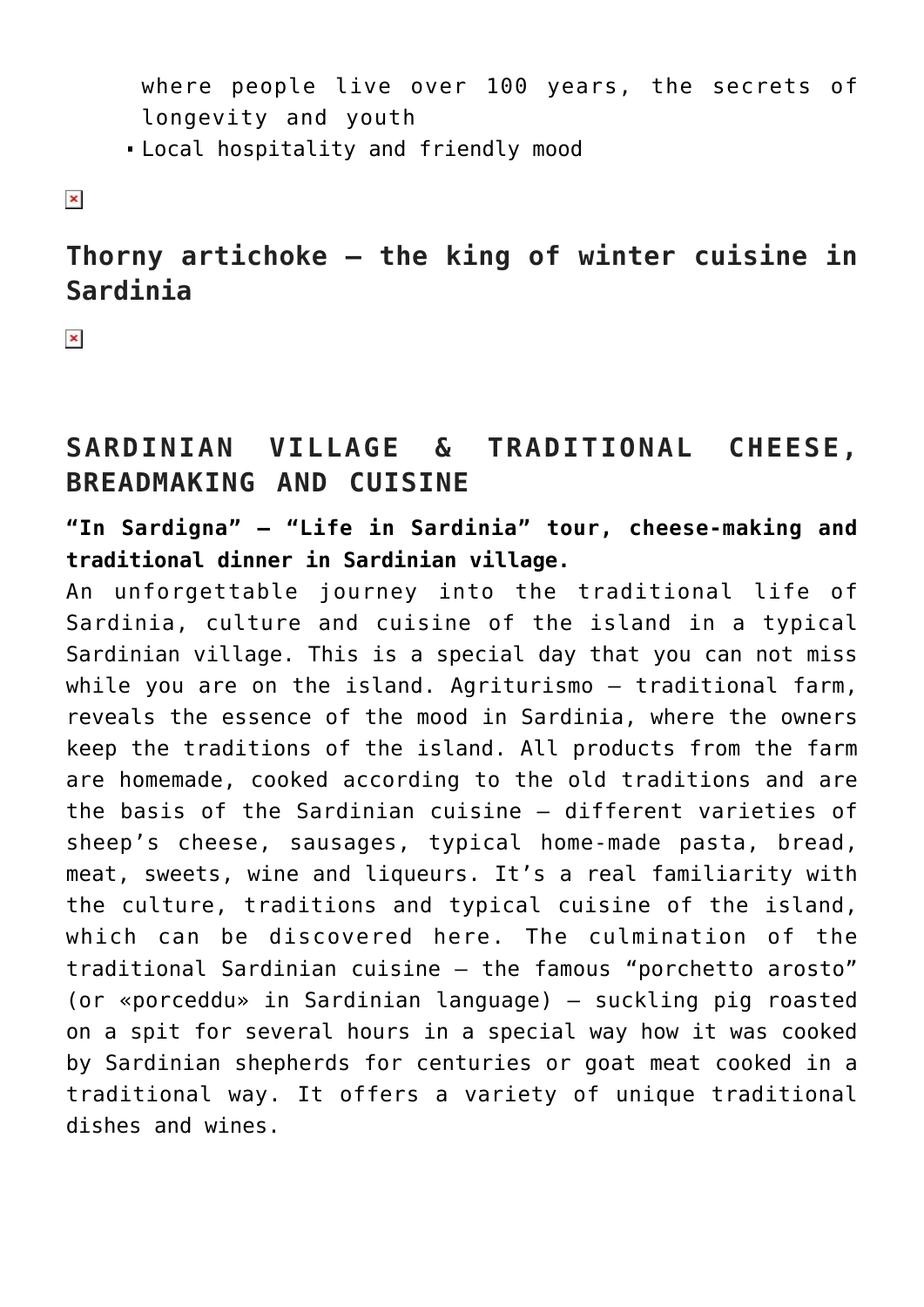# **CARNIVAL SA SARTIGLIA**

On the last Sunday and Tuesday of Carnival, Oristano hosts the Sartiglia. Its origins date back to the medieval Europe of crusades, which was the cradle of equestrian and military tournaments.

During the 15th and 16th centuries, such events flourished in the form of great shows offered to the population. As we know it nowadays, Oristano's Sartiglia may be considered as a public celebration organized with the aim to entertain and amuse its spectators.

During the 16th century, the Old Continent was particularly keen on equestrian tournaments, with a special preference for ring jousts. Sovereigns, viceroys, powerful landowners and trade corporations offered such entertainments to their guests on the occasion of king or bishop appointments, heir births, or special festivities of the liturgical calendar. Such events were meant for the noble class only, assigning the local people the mere rank of spectator. Oristano's historical equestrian Carnival falls within the broader typology of ring jousting tournaments.

The most ancient documents concerning the history of the Sartiglia in Oristano, kept in the Historical Archive of the town, are recorded in a registro di consiglieria of the year 1547-48, where a "Sortilla" is mentioned, organised n honour of the Emperoor Charles V probably in 1546. Later documents refer to a city authority's purchase of some wooden spears for a joust from a carpenter's shop, namely some wooden spears to be used during the tournament. This detail suggests that, in the Spanish age, the tournament was probably and initially organized by the municipal institution. Only later, was it entrusted to the Guilds – trade corporations operating in the Royal City since the 16th century – that have handed the ceremonial rites down to us.

In the morning of the tournament day, 'Su Componidori' (the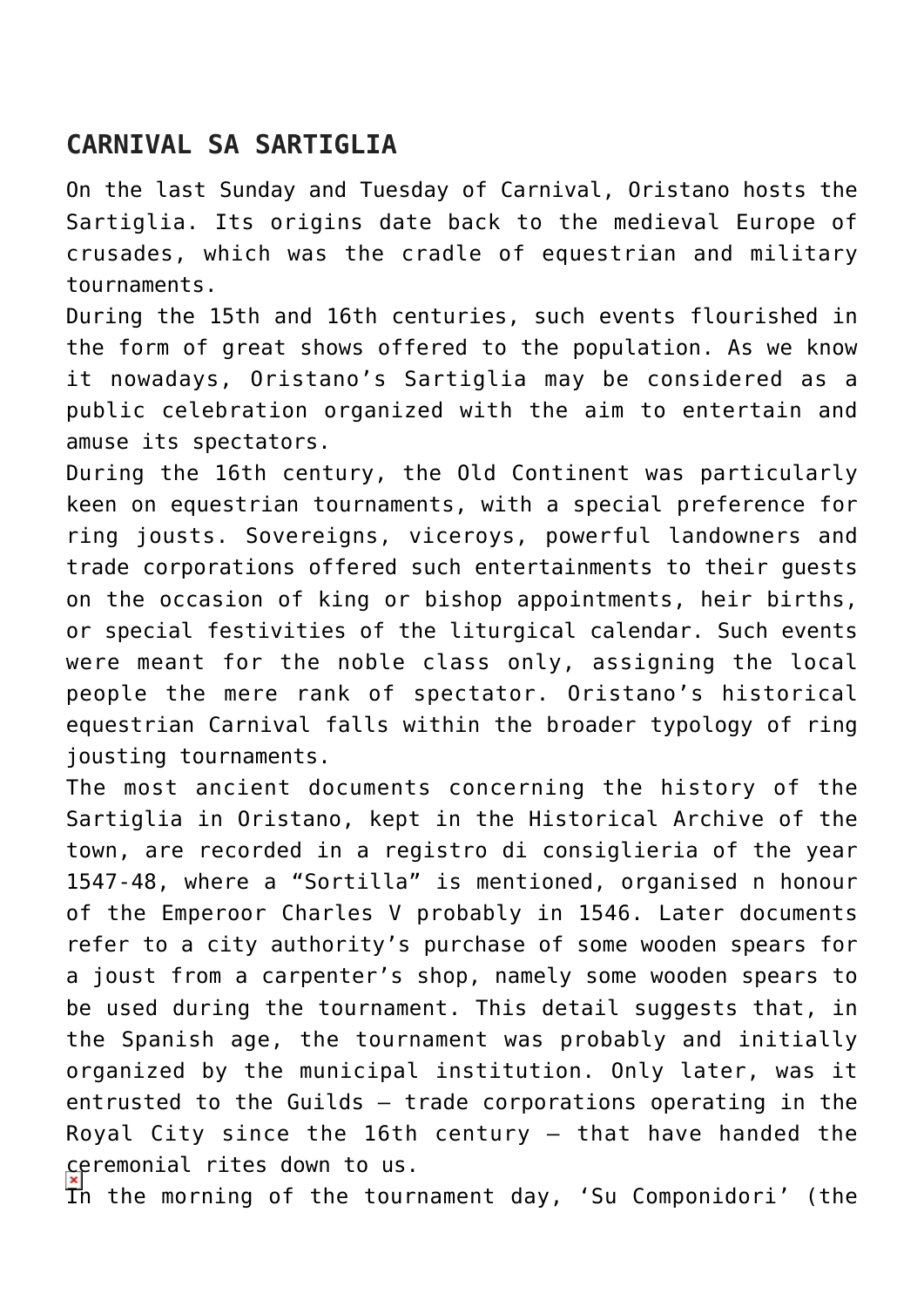Head of the manifestation) pays a visit to the Guild President. Towards noon, a parade leaves the President's house and leads to the hall where the Dressing ceremony takes place. Drummers and trumpeters open the procession, formed by 'Is Massaieddas', who carry the clothes of the Componidori on their flat baskets (Is Corbulas), accompanied by 'Sa Massaia Manna', a woman designated to supervise the dressing ritual. Then, the Guild members follow, carrying the swords and a wooden sword to be used for the race and, finally, 'Su Componidori'.

The equestrian show goes on with riders performing spectacular routines. The closing of the race is marked by Su Componidori's ride, which includes a second remada. This time he is supposed to go down the track with his mates guiding the three horses at a gallop; again, he will lay flat on his horseback, greeting and blessing the crowd with "sa pipia de maiu". Finally, the head of the joust can reach all his horsemen, who greet his arrival in a triumph of applauses, while he keeps on blessing and greeting everybody with his "pipia de maiu".

**Lunch in typical "trattoria" with a local cuisine.**

 $\pmb{\times}$ 

## **ALGHERO & RIVIERA DELL CORALLO TYPICAL FAMILY WINERY**

#### **Tour in the old town of Alghero**

The town was founded in the 12th century the powerful Doria family of Genoa, who ruled it for centuries, then was captured by the Aragonese and further developed under their influence. Under the crown of Aragon, Alghero has reached its peak as a fortress: the deep bond of the past is still evident in the local dialect, and the Aragonese style of the ancient city appears constantly in the old city walls, churches, houses and roads. The old town can be called a true treasure of history, culture and archeological sites. Alghero was and is a city of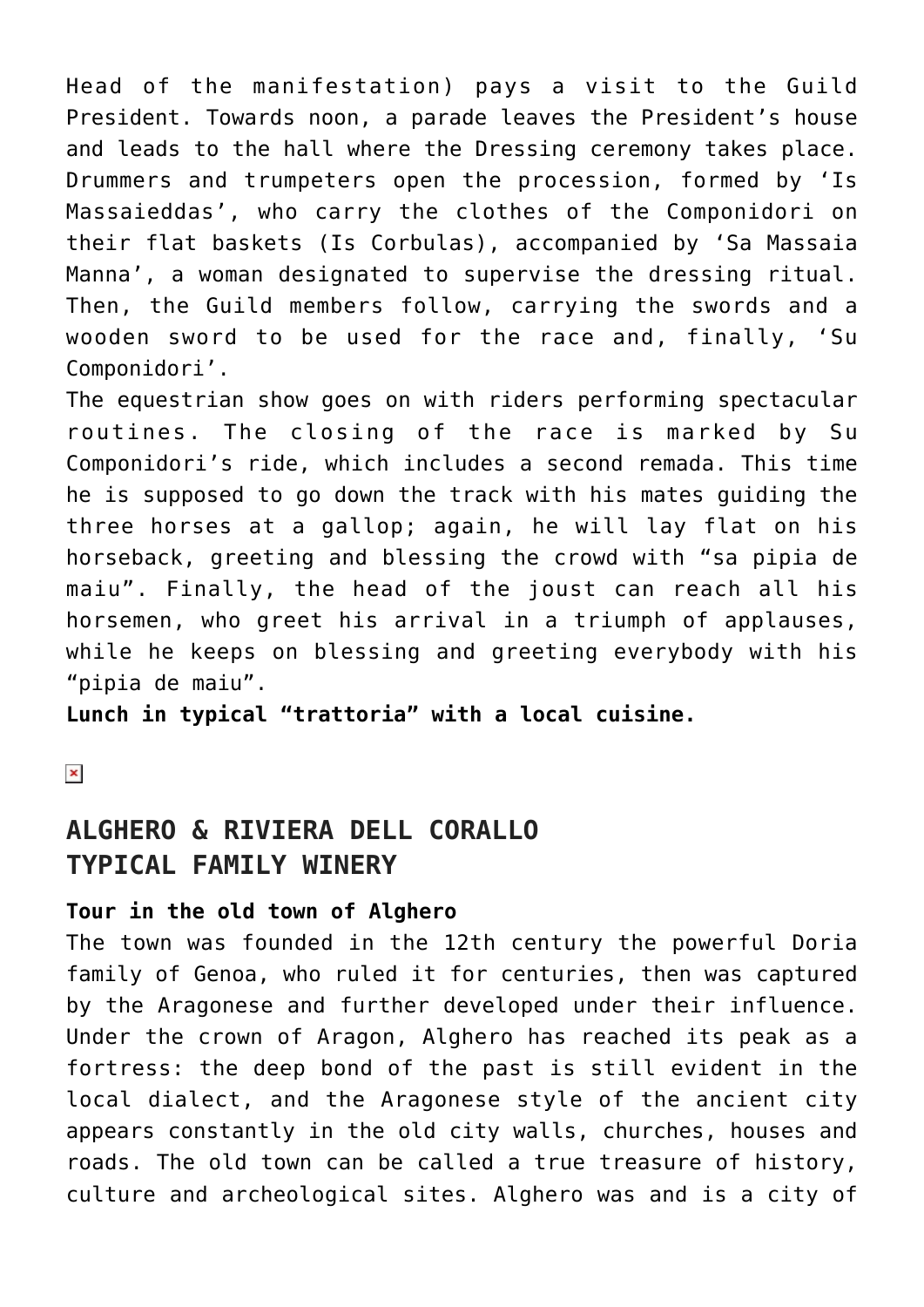charm, ideal for those who love the typical features of the past of old Europe under the strong influence of the Aragonese domination. Currently, it is one of the most famous, the pleasant and relaxing, romantic landscapes, as well as shops, supermarkets and restaurants.

 $\pmb{\times}$ 

#### **Typical family winery, food and wine tasting.**

Visit the local winery with vineyards by the sea surrounded by Mediterranean nature and flavors, here they produce premium wines, characteristic only for this territory, unique for the island. The story about the ancient wine traditions and typical wines of the island. Gourmet tasting with wine, food, olive oil and typical bread.

 $\pmb{\times}$ 

*According to recent studies, Sardinia can be attributed to the country with the oldest traditions of wine making, since there were discovered the amphorae with traces of wine during the last archaeological excavations in the zones of ancient necropolises dated about 3-5 thousands years old. The island is famous for the biggest number of grape varieties, which, in addition to the traditional ones, also has grapes typical only for Sardinia, like the red ancient grape "bovale" in the south of the island, white "vernaccia" from Oristano, and an amazing red-ruby "cagnulari" that grows only in the Sassari area in the northwest, and was called by one of the most important wine experts Robert Parker "the wine of the next 20 years". Besides that, Sardinia is famous in all the world for its special red "cannonau" typical in all the island, it contains the highest amount of polyphenols, which preserve youth. Each of the island's territories has its characteristics and typical grapes and wine production. Therefore, here it can be tried a huge number of different types depending on the zone of origin and soil. The wines of Sardinia in recent*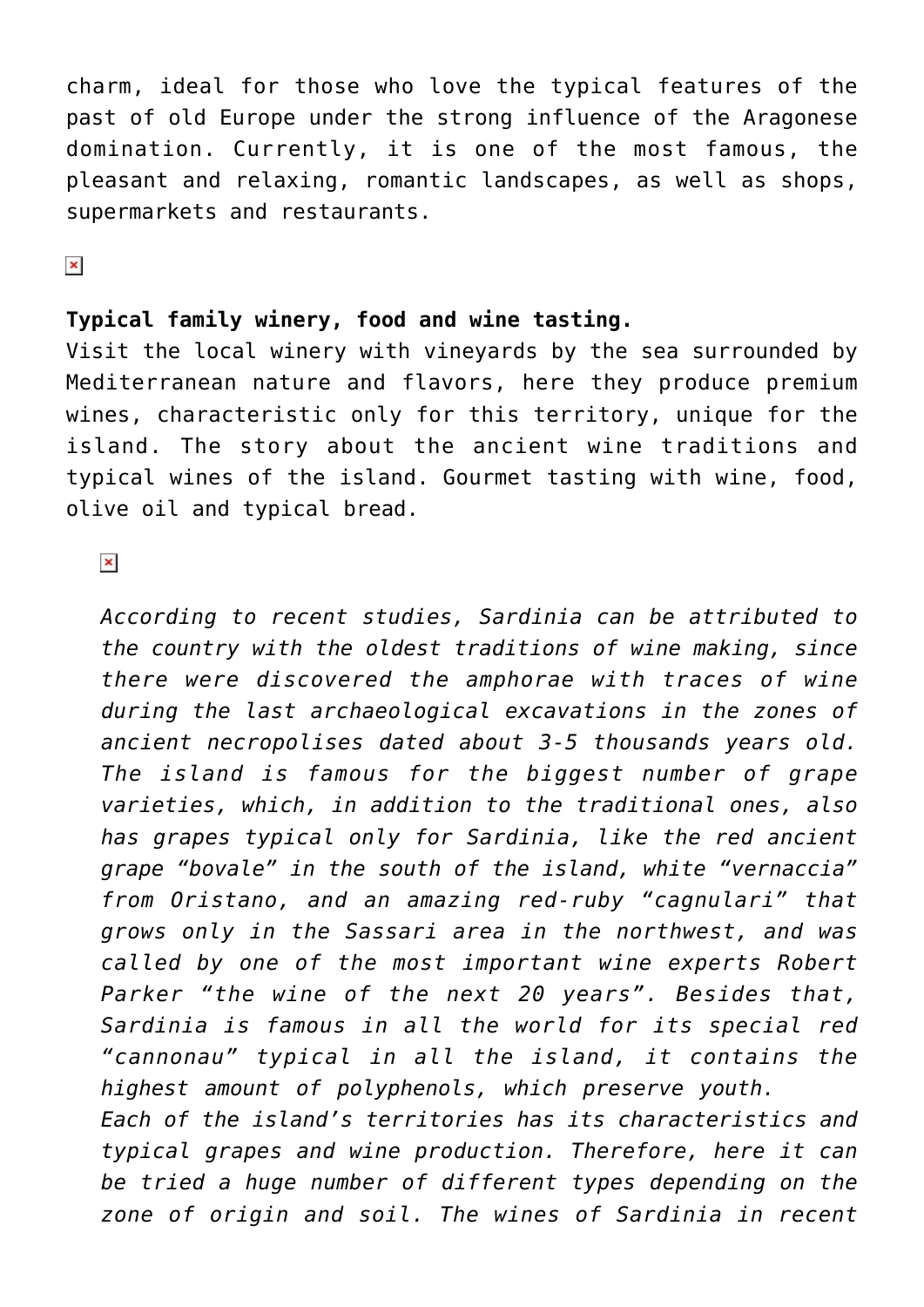*years attract special attention of experts and conquer the world.*

*For our exclusive wine routes we choose small local family wineries where traditions are passed down from generation to generation, and art and soul are expressed in wine, what makes it unique.* Each wine is a reflection of the flavors of the territory where the grapes grow.

 $\pmb{\times}$ 

## **RIVIERA DELL CORALLO CELEBRATING "MARDI GRAS"**

## **Tour around Riviera del Corallo or hiking in Porto Conte Regional Park.**

An exciting journey along one of the most beautiful Mediterranean coasts – famous Coral Riviera, so called because of the presence of rare corals of the extraordinary beauty, and famous Alghero jewelry. The marine park of Porto Conte, the highest point of the promontory of Capo Caccia (Hunter Cape), the magnificent Neptune's Grotto by the famous stairs Cabirol consisting of 656 steps, along with the huge rocks. These caves are 2 million years old and they are one of the largest in Europe. The regional park of Porto Conte, the Geo-Mineralogical-Environmental Park of Sardinia, the reserve of Mount Minerva, the reserve of Capo Marargiu, Motresta crest, are just some of the places where you can learn another way to travel: a slow walk, more or less challenging, to discover the beauty of an area, its history and its most hidden aspects. We will guide you along little-known trails, reaching the starting point by jeep. Hike is depending on the weather conditions.

**Typical lunch celebrating "Shrove Tuesday".**

 $\pmb{\times}$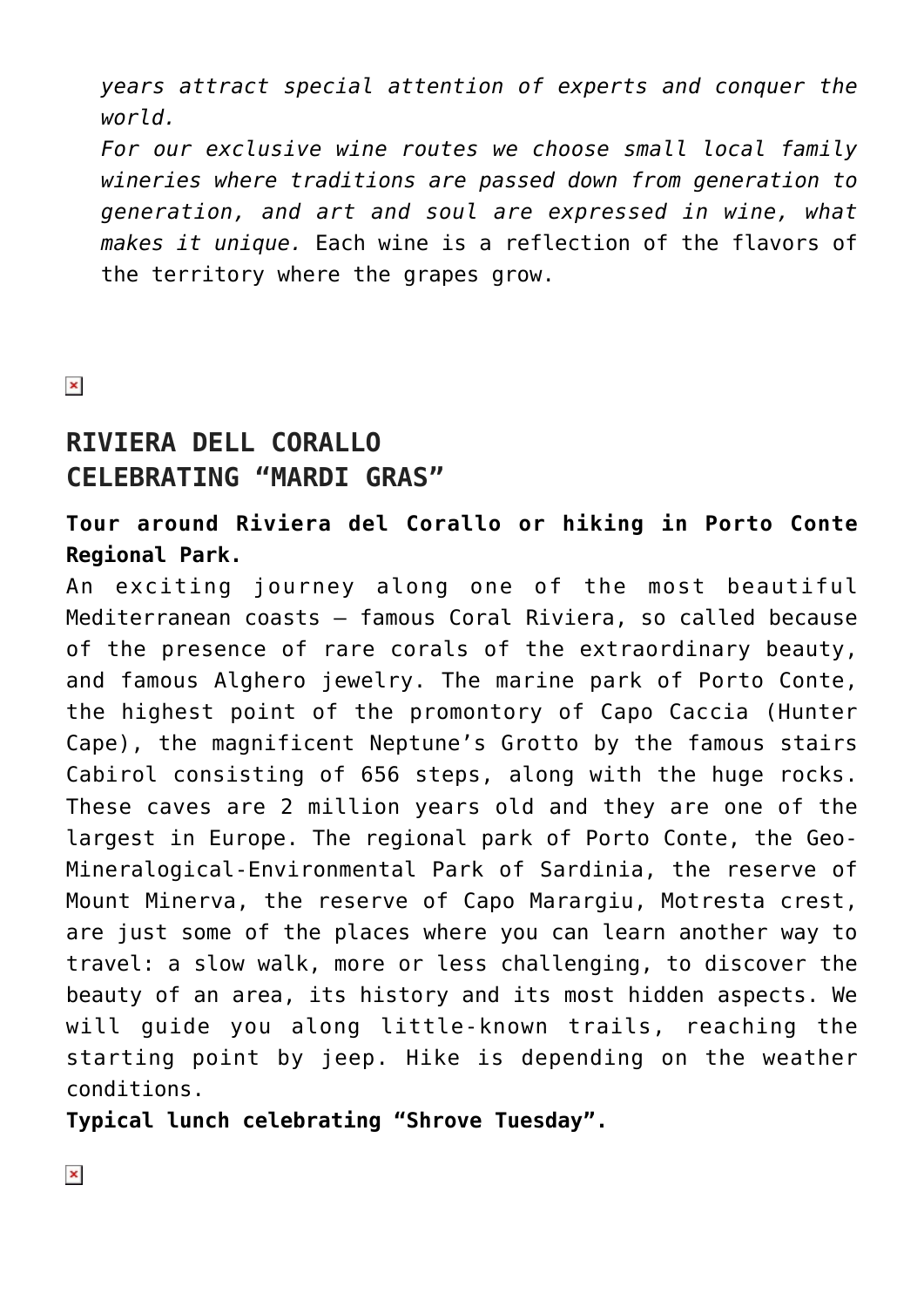## **MYSTERIOUS NURAGHE, ANCIENT TRADITIONAL CUISINE WITH BREAD**

#### **Tour to the Nuraghe Santu Antine of Torralba, prenuragic necropolis of Sant'Andrea Priu.**

Sardinia is the most ancient civilization in the Mediterranean. A unique tour to the ancient monuments, Nuragic complex, approx. 3900 years, which is an important example of prehistoric architecture of the Mediterranean.

Nuraghe (huge conical stone towers), the sacred wells, the Tomb of the Giants, and Meniere's – show the ancient culture, which existed in Sardinia 5-7 thousand years ago. The towers are built of huge stones without cords with knowledge of mathematics and architecture and are still a mystery of prehistoric civilization. With 18 rooms one of its hypogeal tombs is among the largest in the Mediterranean. The prenuragic necropolis of Sant'Andrea Priu stands on a plain less than ten kilometers from Bonorva (the town famous for the typical bread "pane zicchi di Bonorva" DOC) and 500 meters from the rural church of Santa Lucia. The funeral complex is composed of twenty "Domus de Janas" dating back to the neo-Eneolithic (IV-III millennium BC), excavated on the wall and on the plateau of a trachytic outcrop 10 meters high and 180 meters long. Inside they are reproduced architectural living details to recreate environments similar to the home of the deceased. The necropolis was reused for a long time. In Roman and then Byzantine times the 'tomb of the Cape' was transformed into a rock church, one of the first in time of persecution. Several times plastered and frescoed with scenes from the New Testament, which you will notice inside, it was named Sant'Andrea, as the name of the site.

 $\pmb{\times}$ 

### **Lunch "Taste and flavors of the ancient land" in the typical "panefratteria".**

Original cuisine according to the ancient recipes of the island made only with bread. Sardinia is the richest region in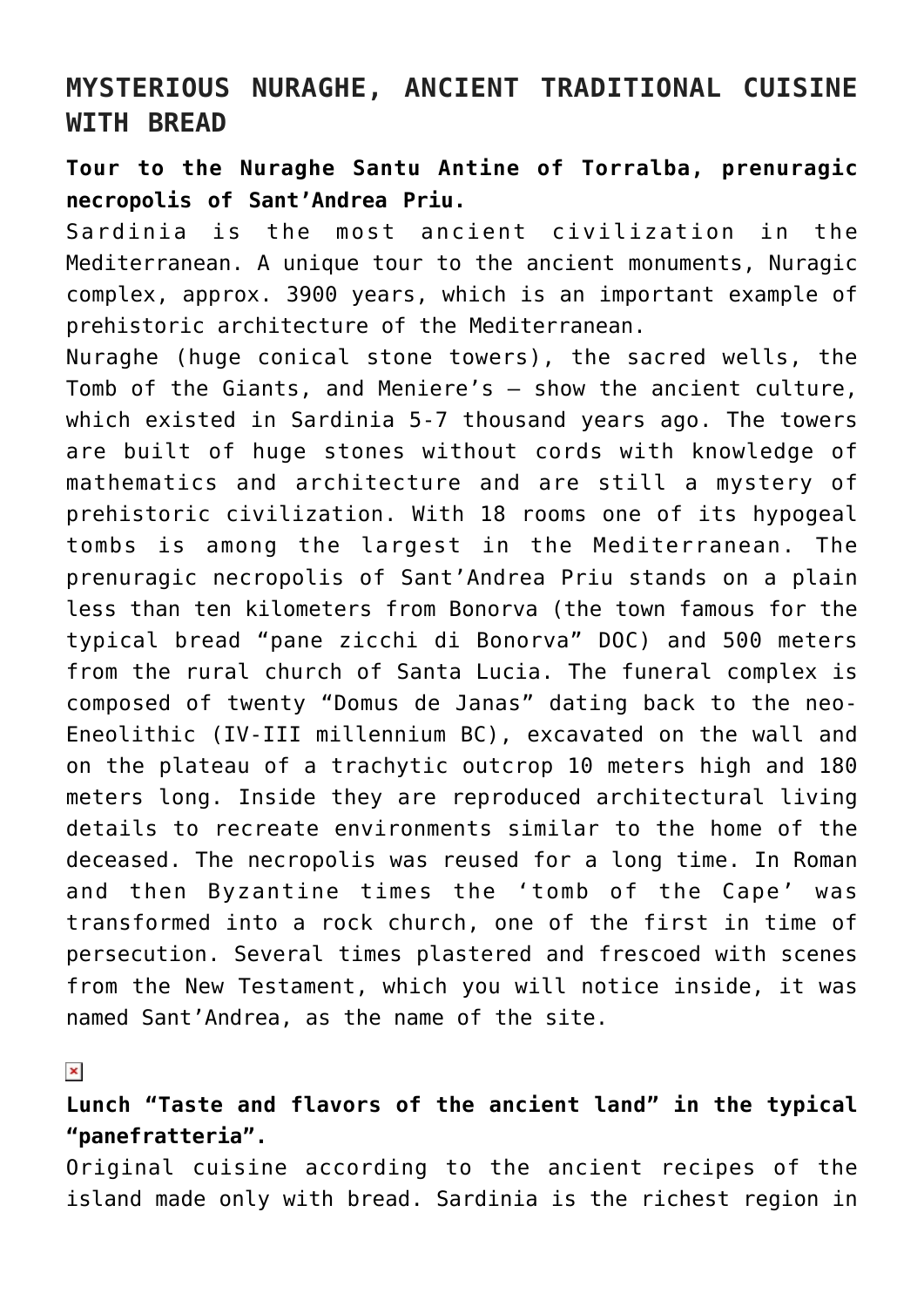the world for the varieties of bread, you will discover what means "panefratteria" and unique dishes from bread which the local people in inland villages used to cook since ancient times. Amazing dishes from different types of Sardinian bread: appetizers, first courses and even desserts!

 $\pmb{\times}$ 

# **SASSARI – THE NORTH CAPITAL OF SARDINIA ART OF ITALIAN APERITIF TYPICAL SASSARESIAN CUISINE**

**A trip through the territory of Anglona famous for its green hills, olive groves, pastures and small typical villages.** Old town of Sassari. The northern capital of Sardinia is the ancient city of Sassari, with an old university, theaters, a center of culture and tradition, a bright mixture of which was introduced in the past by people from northern Italy. Excursion to the historical center of Sassari with a visit to the famous historical shop of tpical local food. The main square of Piazza Italia with the Palazzo del Provinca Palace, the beautiful main cathedral of San Nicola, the Piazza Castello, where the remains of the Aragonese castle are found, the magnificent Duomo cathedral dedicated to the patron saint of the city San Nichola, the old city center with its numerous streets and typical buildings. The most famous traditional parades of the island are held in Sassari, and the ancient Candelieri parade on August 14

is recognized as a UNESCO heritage site. Sassari is one of the three towns with the best climate in the world.

#### $\pmb{\times}$

#### **Traditional local aperitif.**

The culture of aperitif is very typical in Italy and in Sassari it has a special sense. The aperitif time in the local bars starts after 11:00 am before lunch and after 5:00 pm before dinner. We invite you for local aperitif tasting in one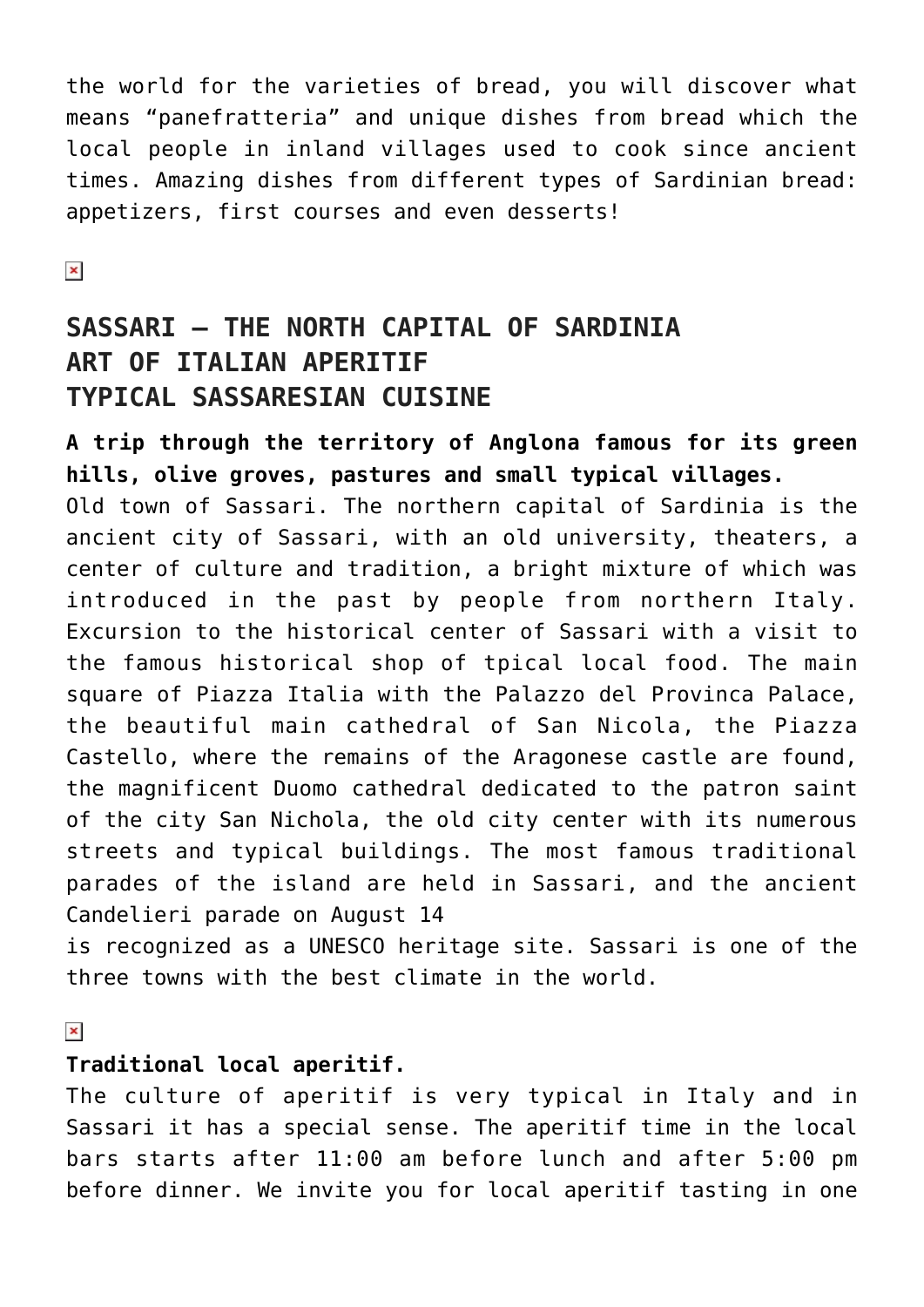of famous bars.

#### $\pmb{\times}$

**Dinner with "Fainè" tasting is Sassari-style in typical taverna** – even though this dish comes originally from Genoa and it was the Genoese who settled in the northern capital of the island, brought it here, but this simple and delicious dish in the form of big thick flat chickpea flour cakes with the addition of various stuffing, became a characteristic in Sassari. This dish is cooked only in the cold season in traditional taverns of the old city in a wooden stove.

 $\pmb{\times}$ 

# **CASTELSARDO SEA FOOD PARADISE AND GOURMET LUNCH**

#### **Sardinian Castle**

Driving along the breathtaking coast through the northern panorama, we are approaching the delightful medieval town of Castelsardo of the 12th century, which stands on a promontory in the center of the Asinara Gulf. The time is stopped here, its small old streets climb from the hill to the top, where stands the ancient castle of Doria, blowing us in the past centuries. Beautiful, breathtaking landscape from the top of the chapel on the sea around the island of Asinara and Corsica. Castelsardo is famous for traditional Sardinian handicraft and typical hand-made local baskets. Visit Roccia dell'Elefante (Elephant Rock) – the famous rock in the natural form of an elephant and a prehistoric burial «domus de janas» of prenuragic period, approx. 5000 years.

 $\pmb{\times}$ 

**Sardinian sea-food experience in the famous local restaurant** Sardinian seafood cuisine is one of the best and delicious in the Mediterranean, the true paradise for seafood lovers, its beautiful crystal-clear sea offers the variety of delicious fresh fish and local seafood.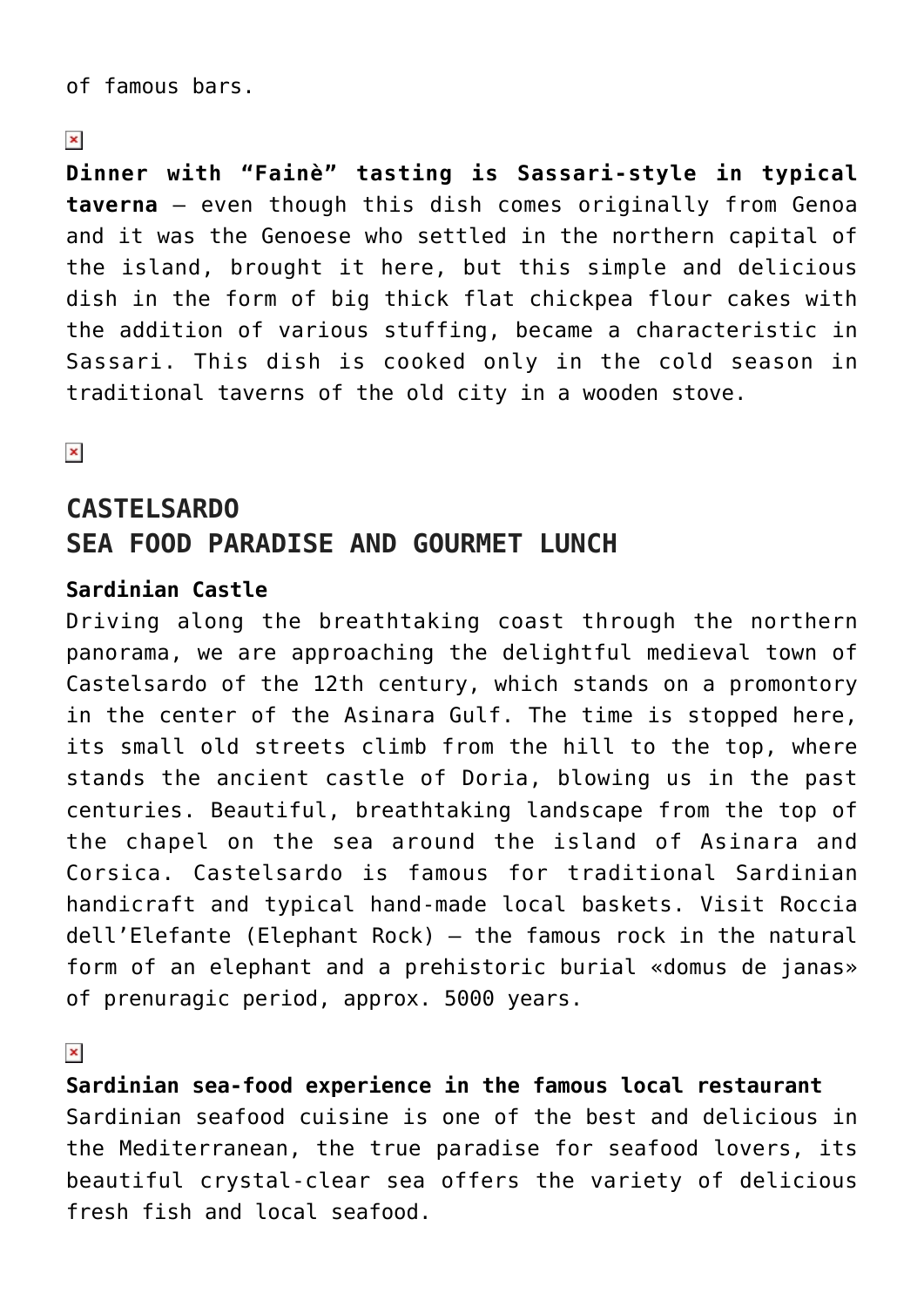Tasting special menu with the unique dishes of the local seafood cuisine by a famous chef. Aperitif on arrival for our guests with the famous local Spumante Brut of the territory and appetizers; variety of special starters based on the seasonal products, vegetables, fish and seafood of the territory accompanied by the best Sardinian wines, local sweets and liquors of the territory.

# **Culinary hits of the winter season and traditional carnival dishes of Sardinia**

- Sea urchins they are eaten fresh or with dried bruschetta bread, cooked with pasta and typical winter seasonal gourmet pizza with sea urchuns and artichokes. Sardinian spiny artichokes are typical only for Sardinia and is considered the most delicious. This is the real king of the local cuisine in winter time, which is eaten and cooked in various ways: raw with olive oil or as carpaccio with "bottarga", a local delicacy of dried caviar of mullet; add to pasta or stew with potatoes, lamb or fish; marinated in olive oil.
- Favata a dish of giant local beans with bacon.
- Lentil and chickpea soups. Roasted chestnuts from Aritzo.
- Fragrant fennel.
- Citruses are the most important fruits of the winter season, oranges, tangerines and lemons from local Mediterranean groves. Used for marmalade, sweets and liqueurs.
- Zippulas long Sardinian donuts, which are cooked only during the carnival period.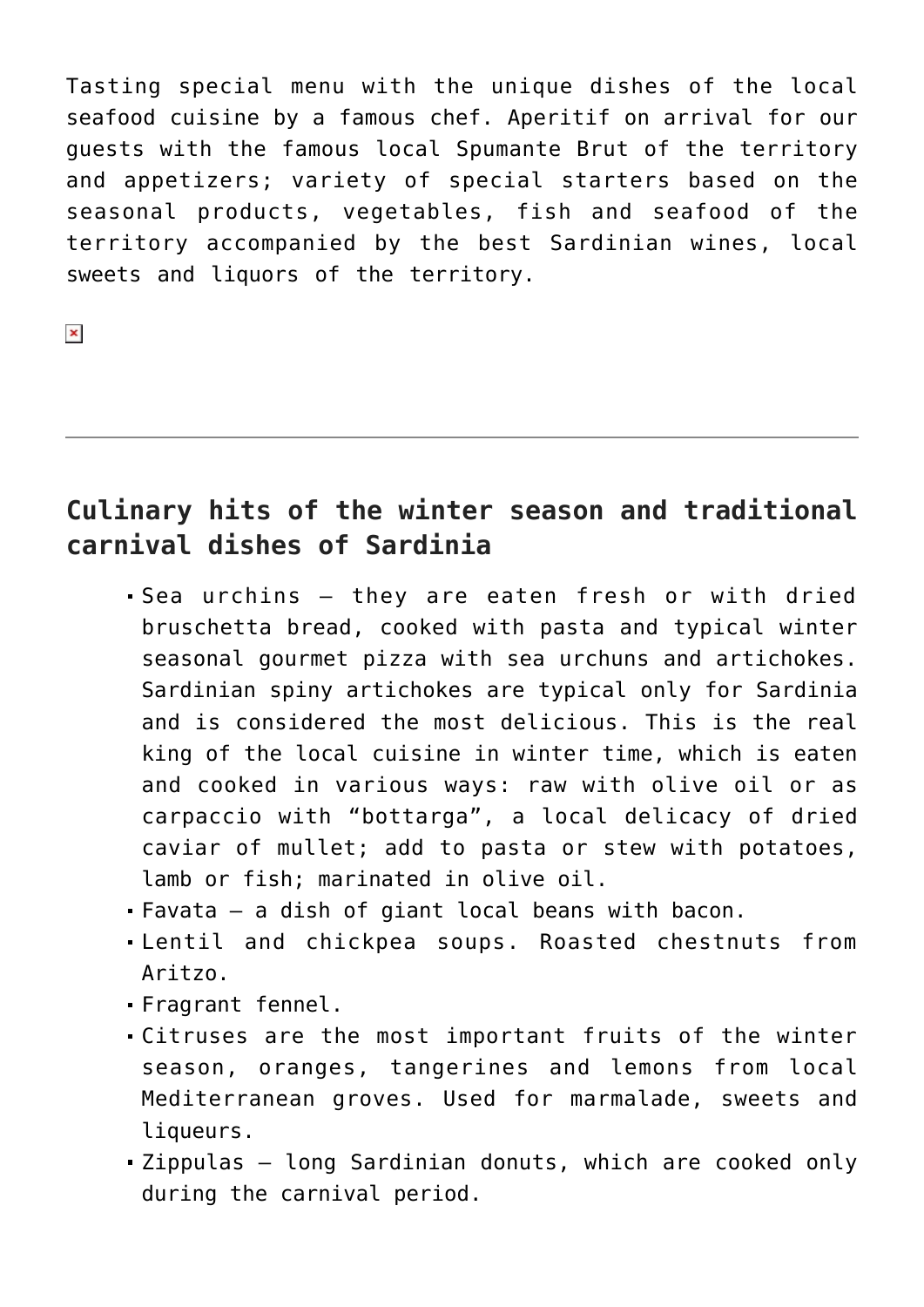- Faine is a traditional dish in Sassari in the form of big thick flat bread made from chickpea flour with different stuffing, which is cooked in local taverns in a wooden stove.
- And you will discover what "pompia" is.

#### $\pmb{\times}$

## **INCLUDED:**

- Accommodation DBL/DUS BB in boutique hotels and traditional agriturismo in Alghero and / or Gallura
- Transfers according to the program and English-speaking assistance
- Guided tours:
	- Alghero Coral Riviera Sardinian village with dinner
	- Castelsardo Sassari Nuraghe Santu Antine Gallura
- Sardinian food and wine experience: Traditional Sardinian Dinner – Winery with tasting – Seafood lunch in the famous restaurant – Dinner in a local tavern – Traditional "panefratteria"
- Carnival Sartiglia 2019

## **NOT INCLUDED:**

- Flights
- City tax
- Extra service and transfers, tips, etc.

Small group journey min 6 pax Note: Program is subject to varieties.

Flights info: airport Alghero is connected with Rome Fiumicino, Milan Linate (every day), Turin, Bergamo, Bologna, Pisa, London Luton

Is possible to come to Olbia airport

*Notes and recommendations: Sardinia island is situated in the middle of the Mediterranean sea and has subtropical humid*